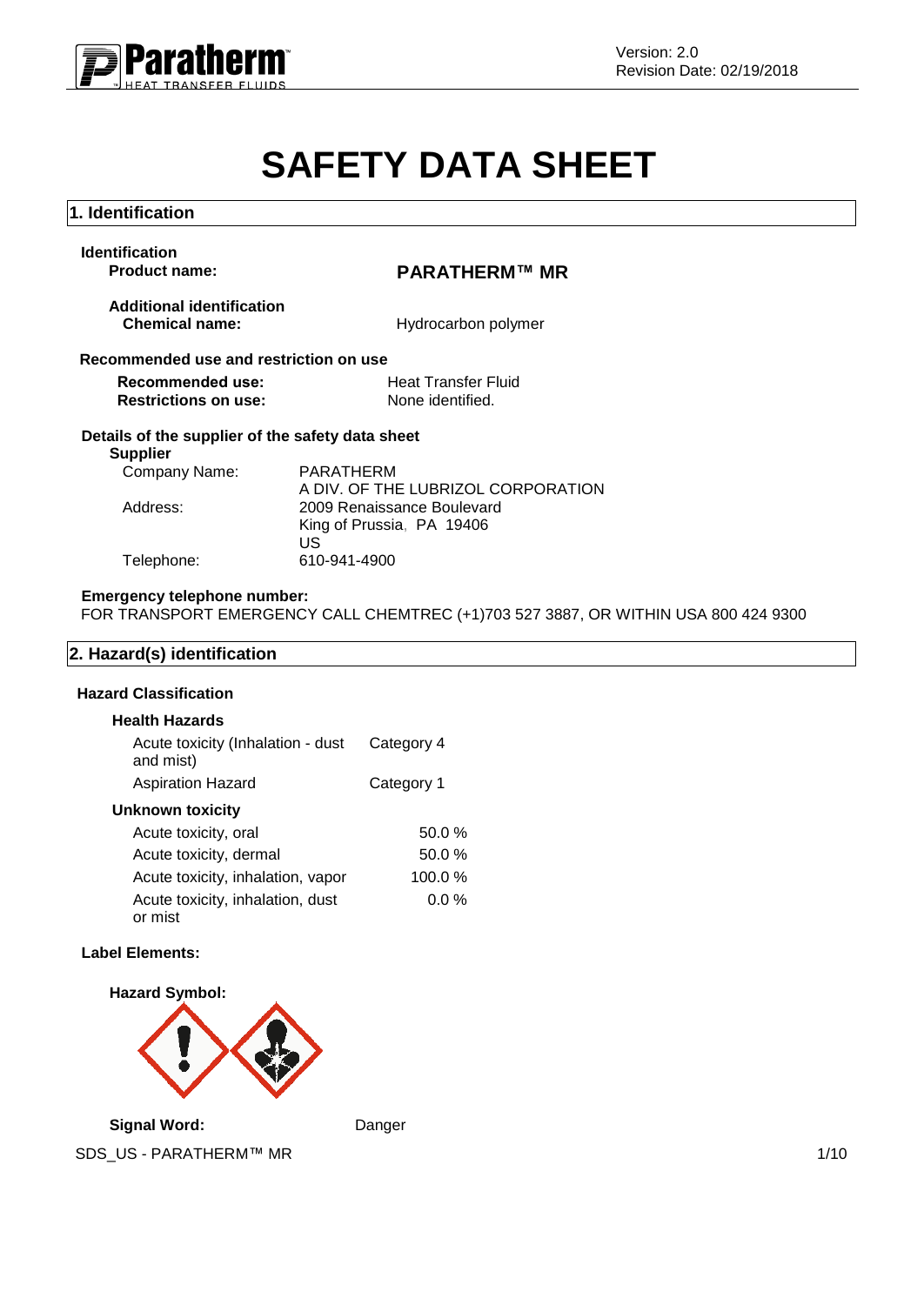

| <b>Hazard Statement:</b>                                    | May be fatal if swallowed and enters airways.<br>Harmful if inhaled.                                                                                                                                               |
|-------------------------------------------------------------|--------------------------------------------------------------------------------------------------------------------------------------------------------------------------------------------------------------------|
| <b>Precautionary Statements:</b>                            |                                                                                                                                                                                                                    |
| <b>Prevention:</b>                                          | Avoid breathing dust/fume/gas/mist/vapours/spray. Use only<br>outdoors or in a well-ventilated area.                                                                                                               |
| Response:                                                   | IF INHALED: Remove person to fresh air and keep comfortable<br>for breathing. IF SWALLOWED: Immediately call a POISON<br>CENTER/doctor. Do NOT induce vomiting. Call a POISON<br>CENTRE/doctor if you feel unwell. |
| Storage:                                                    | Store locked up.                                                                                                                                                                                                   |
| Disposal:                                                   | Dispose of contents/container to an appropriate treatment and<br>disposal facility in accordance with applicable laws and<br>regulations, and product characteristics at time of disposal.                         |
| Other hazards which do not result<br>in GHS classification: | None identified.                                                                                                                                                                                                   |

# **3. Composition/information on ingredients**

# **General information:**

| <b>Chemical name</b> | <b>CAS number</b> | <b>Percent by Weight</b> |
|----------------------|-------------------|--------------------------|
| Hydrocarbon polymer  | Confidential      | $50 - 60\%$              |
| Alkanes              | 151006-58-5       | $50 - 60\%$              |

**Trade secret information:** A specific chemical identity and/or percentage of composition has been withheld as a trade secret.

| 4. First-aid measures |                                                                                                                                                                                                                                                                      |
|-----------------------|----------------------------------------------------------------------------------------------------------------------------------------------------------------------------------------------------------------------------------------------------------------------|
| Ingestion:            | Do NOT induce vomiting. Aspiration of material due to vomiting can cause<br>chemical pneumonitis which can be fatal. If vomiting occurs naturally, the<br>casualty should lean forward to reduce the risk of aspiration. Immediately<br>call a POISON CENTER/doctor. |
| Inhalation:           | Remove to fresh air and keep at rest in a position comfortable for breathing.<br>Call a POISON CENTRE/doctor if you feel unwell.                                                                                                                                     |
| <b>Skin Contact:</b>  | Wash with soap and water. If skin irritation occurs, get medical attention.                                                                                                                                                                                          |
| Eye contact:          | Any material that contacts the eye should be washed out immediately with<br>water. If easy to do, remove contact lenses.                                                                                                                                             |

# **Most important symptoms/effects, acute and delayed**

**Symptoms:** See section 11.

SDS\_US - PARATHERM™ MR 2/10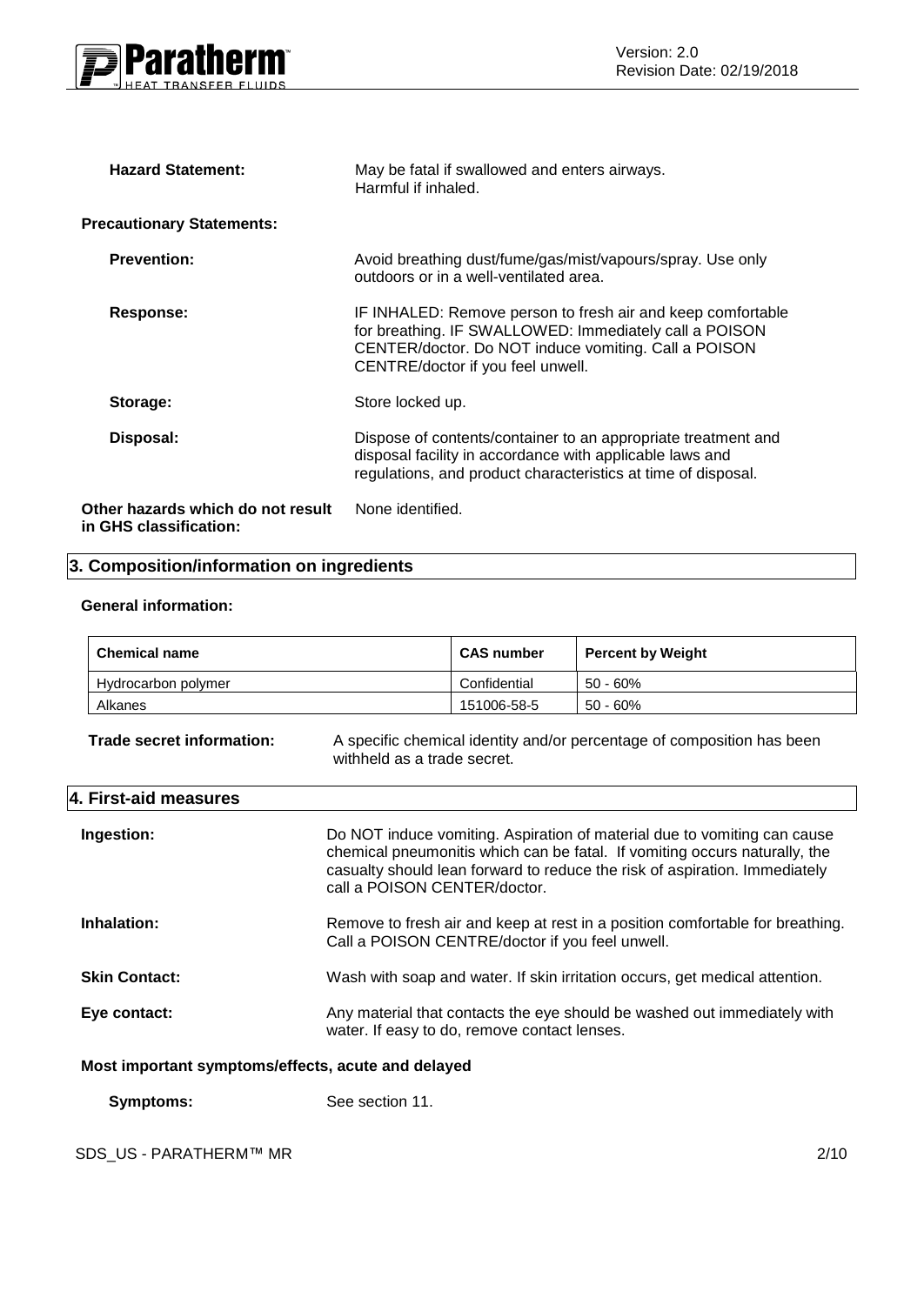

# **Indication of immediate medical attention and special treatment needed**

| <b>Treatment:</b>                                                                 | Treat symptomatically.                                                                                                                                                                                                                                                                             |
|-----------------------------------------------------------------------------------|----------------------------------------------------------------------------------------------------------------------------------------------------------------------------------------------------------------------------------------------------------------------------------------------------|
| 5. Fire-fighting measures                                                         |                                                                                                                                                                                                                                                                                                    |
| <b>General Fire Hazards:</b>                                                      | No unusual fire or explosion hazards noted.                                                                                                                                                                                                                                                        |
| Suitable (and unsuitable) extinguishing media                                     |                                                                                                                                                                                                                                                                                                    |
| <b>Suitable extinguishing</b><br>media:                                           | CO2, dry chemical, foam, water spray, water fog.                                                                                                                                                                                                                                                   |
| <b>Unsuitable extinguishing</b><br>media:                                         | Do not use water jet as an extinguisher, as this will spread the fire.                                                                                                                                                                                                                             |
| Specific hazards arising from<br>the chemical:                                    | A solid stream of water will spread the burning material. Material creates a<br>special hazard because it floats on water. See section 10 for additional<br>information.                                                                                                                           |
| Special protective equipment and precautions for firefighters                     |                                                                                                                                                                                                                                                                                                    |
| <b>Special fire fighting</b><br>procedures:                                       | No data available.                                                                                                                                                                                                                                                                                 |
| <b>Special protective</b><br>equipment for fire-fighters:                         | Recommend wearing self-contained breathing apparatus.                                                                                                                                                                                                                                              |
| 6. Accidental release measures                                                    |                                                                                                                                                                                                                                                                                                    |
| <b>Personal precautions,</b><br>protective equipment and<br>emergency procedures: | Ventilate closed spaces before entering them. Keep upwind. Keep<br>unauthorized personnel away. See Section 8 of the SDS for Personal<br>Protective Equipment. Personal Protective Equipment must be worn, see<br>Personal Protection Section for PPE recommendations.                             |
| <b>Methods and material for</b><br>containment and cleaning up:                   | Dike far ahead of larger spill for later recovery and disposal. Pick up free<br>liquid for recycle and/or disposal. Residual liquid can be absorbed on inert<br>material. Stop the flow of material, if this is without risk. Prevent entry into<br>waterways, sewer, basements or confined areas. |
| <b>Environmental Precautions:</b>                                                 | Do not contaminate water sources or sewer. Prevent further leakage or<br>spillage if safe to do so.                                                                                                                                                                                                |
| 7. Handling and storage                                                           |                                                                                                                                                                                                                                                                                                    |
| Precautions for safe handling:                                                    | Avoid breathing dust/fume/gas/mist/vapours/spray. Observe good industrial<br>hygiene practices. Use only in well-ventilated areas. Wear appropriate<br>personal protective equipment.                                                                                                              |
| <b>Maximum Handling</b><br>Temperature:                                           | Not determined.                                                                                                                                                                                                                                                                                    |
| Conditions for safe storage,<br>including any<br>incompatibilities:               | Store away from incompatible materials. See section 10 for incompatible<br>materials.                                                                                                                                                                                                              |
| SDS_US - PARATHERM™ MR                                                            | 3/10                                                                                                                                                                                                                                                                                               |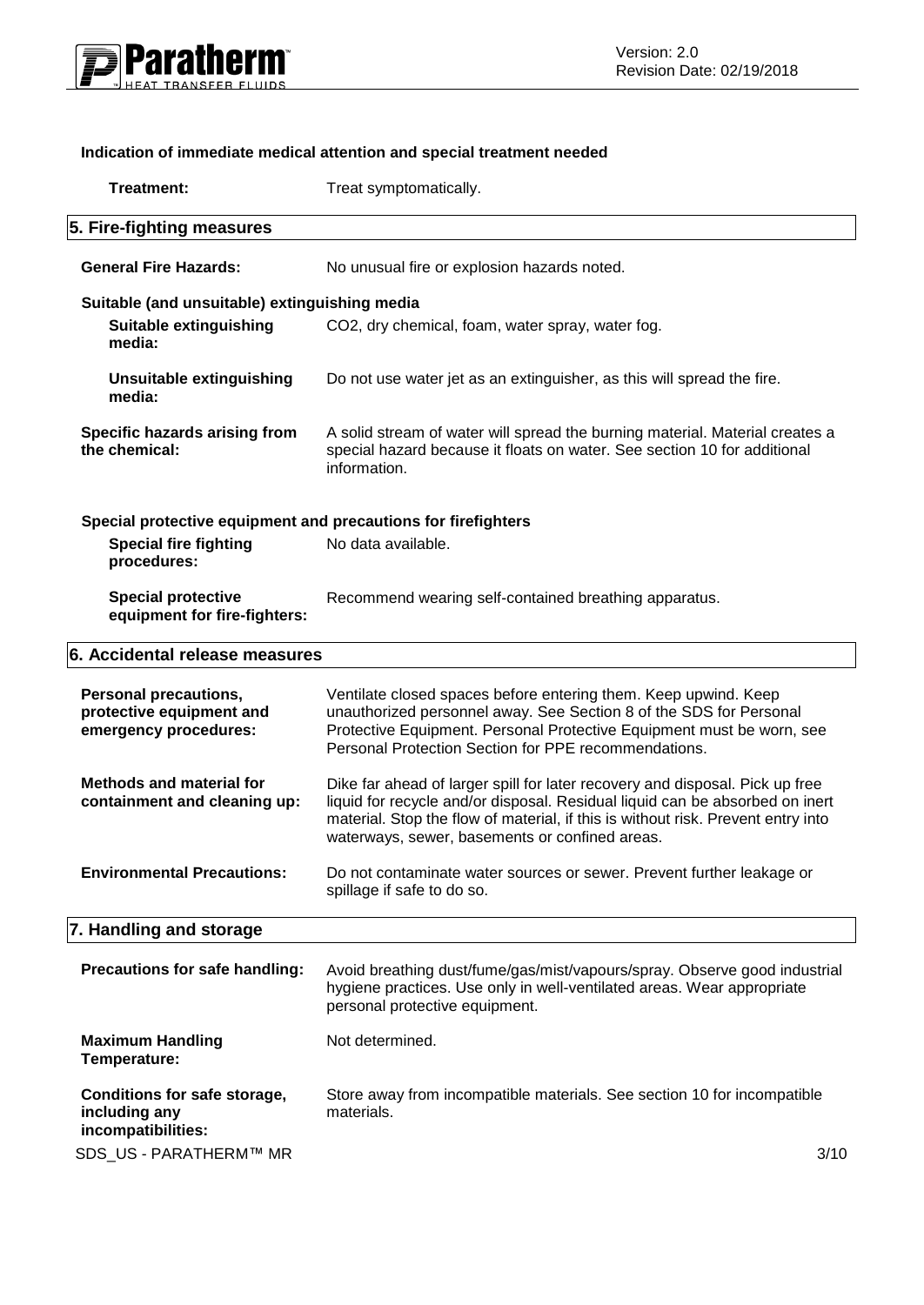

# **Maximum Storage Temperature:**

Not determined.

# **8. Exposure controls/personal protection**

# **Control Parameters:**

## **Occupational Exposure Limits**

None of the components have assigned exposure limits.

# **Other exposure limits**

| <b>Chemical name</b> | Type       | <b>Exposure Limit Values</b> | Source |
|----------------------|------------|------------------------------|--------|
| Hydrocarbon polymer  | <b>TWA</b> | ma/m3                        |        |

| <b>Appropriate engineering</b><br>controls: | No special requirements under ordinary conditions of use and with<br>adequate ventilation.                                                                                                                                                                                                                                                                                                                                                                                                |
|---------------------------------------------|-------------------------------------------------------------------------------------------------------------------------------------------------------------------------------------------------------------------------------------------------------------------------------------------------------------------------------------------------------------------------------------------------------------------------------------------------------------------------------------------|
|                                             | Individual protection measures, such as personal protective equipment                                                                                                                                                                                                                                                                                                                                                                                                                     |
| <b>General information:</b>                 | Good general ventilation (typically 10 air changes per hour) should be used.<br>Ventilation rates should be matched to conditions. Supplementary local<br>exhaust ventilation, closed systems, or respiratory and eye protection may<br>be needed in special circumstances, such as poorly ventilated spaces,<br>heating, evaporation of liquids from large surfaces, spraying of mists,<br>mechanical generation of dusts, drying of solids, etc.                                        |
| <b>Eye/face protection:</b>                 | If contact is likely, safety glasses with side shields are recommended.                                                                                                                                                                                                                                                                                                                                                                                                                   |
| <b>Skin Protection</b>                      |                                                                                                                                                                                                                                                                                                                                                                                                                                                                                           |
| <b>Hand Protection:</b>                     | Nitrile. Suitable gloves can be recommended by the glove supplier.                                                                                                                                                                                                                                                                                                                                                                                                                        |
| Other:                                      | No data available.                                                                                                                                                                                                                                                                                                                                                                                                                                                                        |
| <b>Respiratory Protection:</b>              | A respiratory protection program compliant with all applicable regulations<br>must be followed whenever workplace conditions require the use of a<br>respirator. Under normal use conditions, respirator is not usually required.<br>Use appropriate respiratory protection if exposure to dust particles, mist or<br>vapors is likely. Use self-contained breathing apparatus for entry into<br>confined space, for other poorly ventilated areas and for large spill clean-up<br>sites. |
| <b>Hygiene measures:</b>                    | Observe good industrial hygiene practices.                                                                                                                                                                                                                                                                                                                                                                                                                                                |

# **9. Physical and chemical properties**

#### **Appearance**

| <b>Physical state:</b> | liquid             |
|------------------------|--------------------|
| Form:                  | liquid             |
| Color:                 | Clear              |
| Odor:                  | Odorless           |
| Odor threshold:        | No data available. |

SDS\_US - PARATHERM™ MR 4/10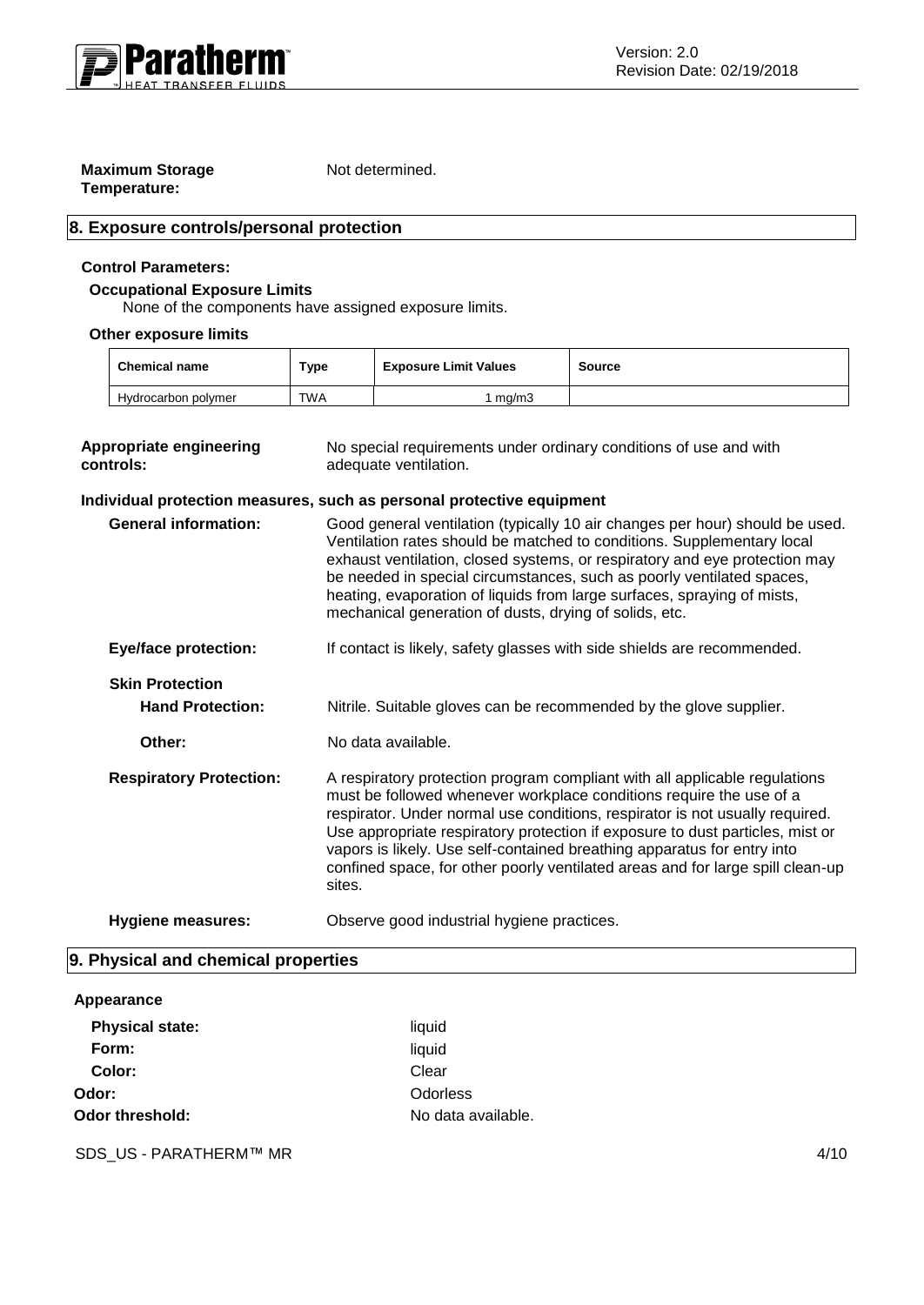

| pH:                                                   | No data available.                                                    |
|-------------------------------------------------------|-----------------------------------------------------------------------|
| <b>Freezing point:</b>                                | No data available.                                                    |
| <b>Boiling Point:</b>                                 | No data available.                                                    |
| <b>Flash Point:</b>                                   | > 300 °F (149 °C) (ASTM D93 (Pensky-Martens (A and B<br>Closed Cup))) |
| <b>Evaporation rate:</b>                              | No data available.                                                    |
| Flammability (solid, gas):                            | No data available.                                                    |
| Upper/lower limit on flammability or explosive limits |                                                                       |
| Flammability limit - upper (%):                       | No data available.                                                    |
| Flammability limit - lower (%):                       | No data available.                                                    |
| Explosive limit - upper (%):                          | No data available.                                                    |
| Explosive limit - lower (%):                          | No data available.                                                    |
| Vapor pressure:                                       | < 0.013 kPa (20 °C 68 °F)                                             |
| Vapor density:                                        | No data available.                                                    |
| <b>Relative density:</b>                              | 0.802 60.1 °F (15.6 °C)                                               |
| Solubility(ies)                                       |                                                                       |
| <b>Solubility in water:</b>                           | Insoluble in water                                                    |
| <b>Solubility (other):</b>                            | No data available.                                                    |
| Partition coefficient (n-octanol/water):              | No data available.                                                    |
| Auto-ignition temperature:                            | No data available.                                                    |
| <b>Decomposition temperature:</b>                     | No data available.                                                    |
| <b>Viscosity:</b>                                     | 5.2 mm2/s ( 104 °F (40 °C) ) 1.9 mm2/s (100 °C (212 °F) )             |
| <b>Other information</b>                              |                                                                       |
| <b>Pour Point Temperature:</b>                        | <-65 °F (-54 °C)                                                      |

# **10. Stability and reactivity**

| <b>Reactivity:</b>                                 | No data available.                                                                                                                       |
|----------------------------------------------------|------------------------------------------------------------------------------------------------------------------------------------------|
| <b>Chemical Stability:</b>                         | Material is stable under normal conditions.                                                                                              |
| <b>Possibility of hazardous</b><br>reactions:      | Will not occur.                                                                                                                          |
| Conditions to avoid:                               | Not determined.                                                                                                                          |
| <b>Incompatible Materials:</b>                     | Strong oxidizing agents.                                                                                                                 |
| <b>Hazardous Decomposition</b><br><b>Products:</b> | Thermal decomposition or combustion may generate smoke, carbon<br>monoxide, carbon dioxide, and other products of incomplete combustion. |

# **11. Toxicological information**

| Information on likely routes of exposure |                     |  |
|------------------------------------------|---------------------|--|
| Inhalation:                              | Harmful if inhaled. |  |
| Ingestion:                               | No data available.  |  |

SDS\_US - PARATHERM™ MR 5/10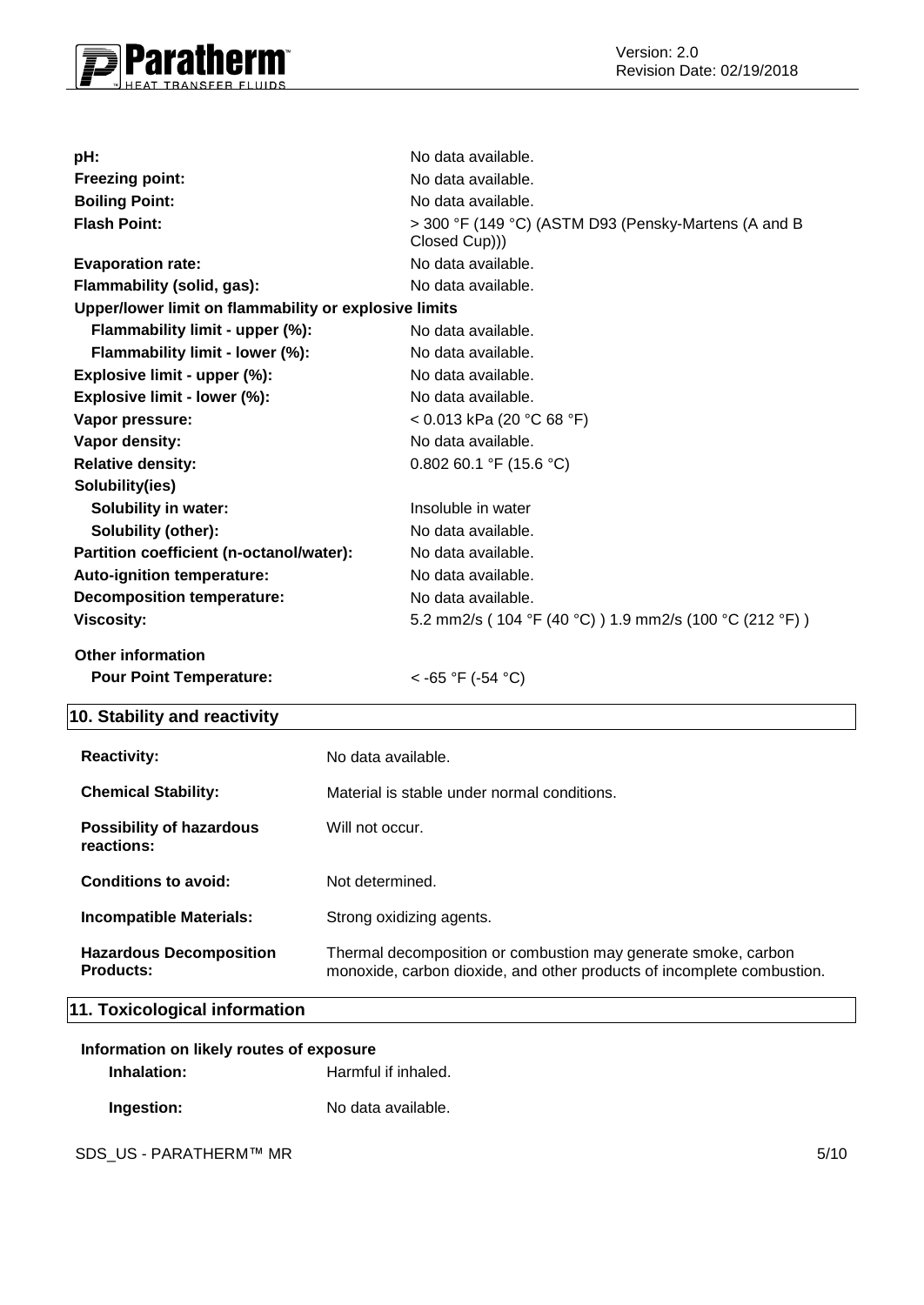

| <b>Skin Contact:</b>                                          | No data available.                                                                                                                                                                                             |
|---------------------------------------------------------------|----------------------------------------------------------------------------------------------------------------------------------------------------------------------------------------------------------------|
| Eye contact:                                                  | No data available.                                                                                                                                                                                             |
| Information on toxicological effects<br><b>Acute toxicity</b> |                                                                                                                                                                                                                |
| Oral<br>Product:                                              | Material can be aspirated into the lungs during the act of swallowing<br>or vomiting. This could result in severe injury to the lungs and death.<br>Not classified for acute toxicity based on available data. |
| <b>Dermal</b><br>Product:                                     | Not classified for acute toxicity based on available data.                                                                                                                                                     |
| <b>Inhalation</b><br>Product:                                 | ATEmix (, 4 h): 1 - 2 mg/l. Dusts, mists and fumes                                                                                                                                                             |
| <b>Skin Corrosion/Irritation:</b><br>Product:                 | Prolonged or repeated contact may cause irritation.<br>Remarks: Not classified as a primary skin irritant.                                                                                                     |
| <b>Serious Eye Damage/Eye Irritation:</b><br>Product:         | Remarks: Not classified as a primary eye irritant.                                                                                                                                                             |
| <b>Respiratory sensitization:</b>                             | No data available                                                                                                                                                                                              |
| <b>Skin sensitization:</b><br>Hydrocarbon polymer             | Classification: Not a skin sensitizer. (read across) Not a skin<br>sensitizer.                                                                                                                                 |
| Product:                                                      | <b>Specific Target Organ Toxicity - Single Exposure:</b>                                                                                                                                                       |
| Hydrocarbon polymer                                           | If material is misted or if vapors are generated from heating,<br>exposure may cause irritation of mucous membranes and the upper<br>respiratory tract.                                                        |
| <b>Aspiration Hazard:</b><br>Product:                         | May be fatal if swallowed and enters airways.                                                                                                                                                                  |
| Other effects:<br>Product:                                    | If material is misted or if vapors are generated from heating,<br>exposure may cause irritation of mucous membranes and the upper<br>respiratory tract.                                                        |
| <b>Chronic Effects</b>                                        |                                                                                                                                                                                                                |
| Carcinogenicity:                                              | No data available                                                                                                                                                                                              |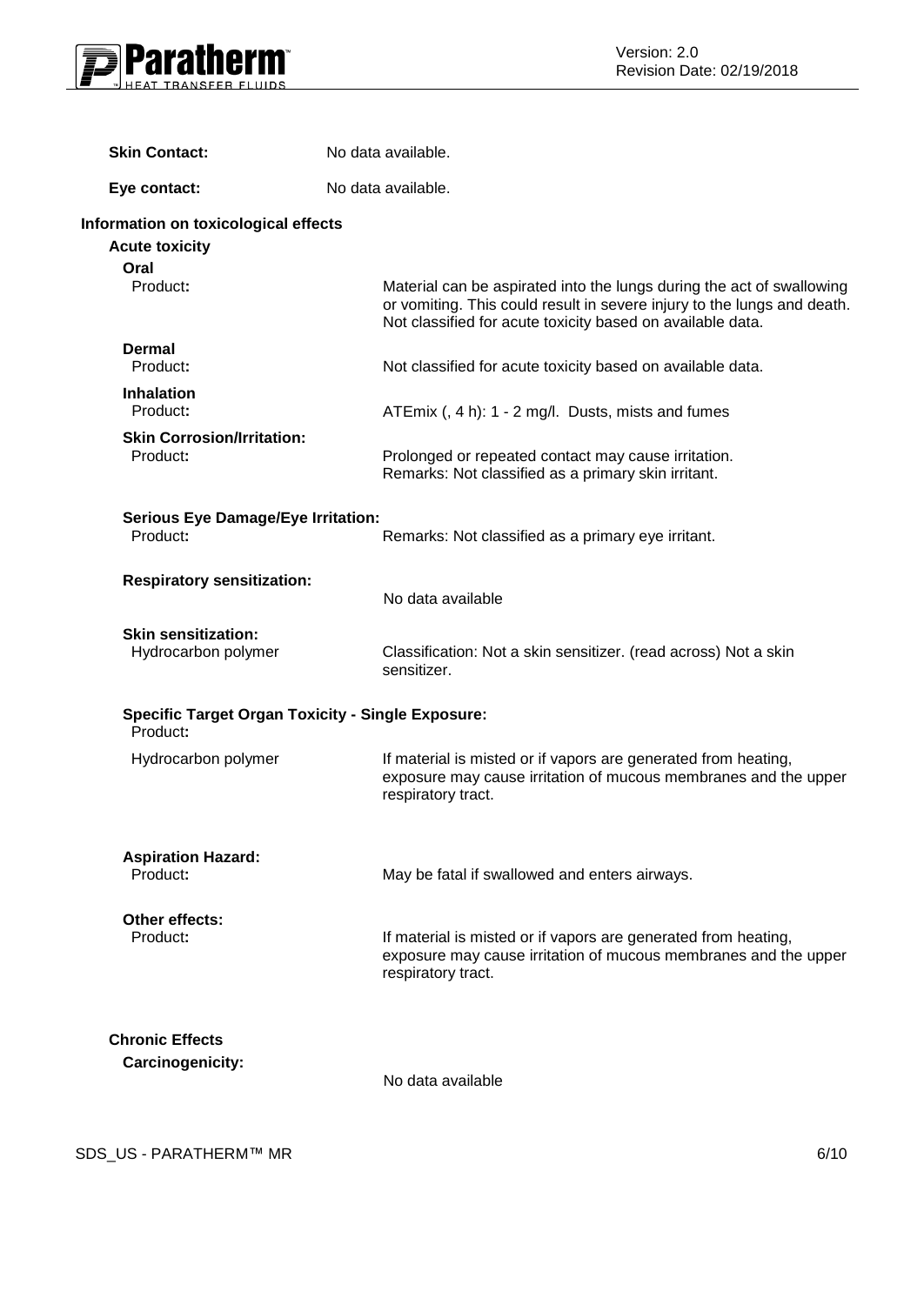

# **IARC Monographs on the Evaluation of Carcinogenic Risks to Humans:**

No carcinogenic components identified

# **US. National Toxicology Program (NTP) Report on Carcinogens:** No carcinogenic components identified

# **US. OSHA Specifically Regulated Substances (29 CFR 1910.1001-1050):**

No carcinogenic components identified

**Germ Cell Mutagenicity:** 

No data available

**Reproductive toxicity:** 

No data available

**Specific Target Organ Toxicity - Repeated Exposure:**  No data available

# **12. Ecological information**

#### **Ecotoxicity Fish**

|                                                                          | No data available |
|--------------------------------------------------------------------------|-------------------|
| <b>Aquatic Invertebrates</b>                                             | No data available |
| <b>Toxicity to Aquatic Plants</b>                                        | No data available |
| <b>Toxicity to soil dwelling organisms</b>                               | No data available |
| <b>Sediment Toxicity</b>                                                 | No data available |
| <b>Toxicity to Terrestrial Plants</b>                                    | No data available |
| <b>Toxicity to Above-Ground Organisms</b>                                | No data available |
| <b>Toxicity to microorganisms</b>                                        | No data available |
| <b>Persistence and Degradability</b><br><b>Biodegradation</b>            | No data available |
| <b>Bioaccumulative Potential</b><br><b>Bioconcentration Factor (BCF)</b> | No data available |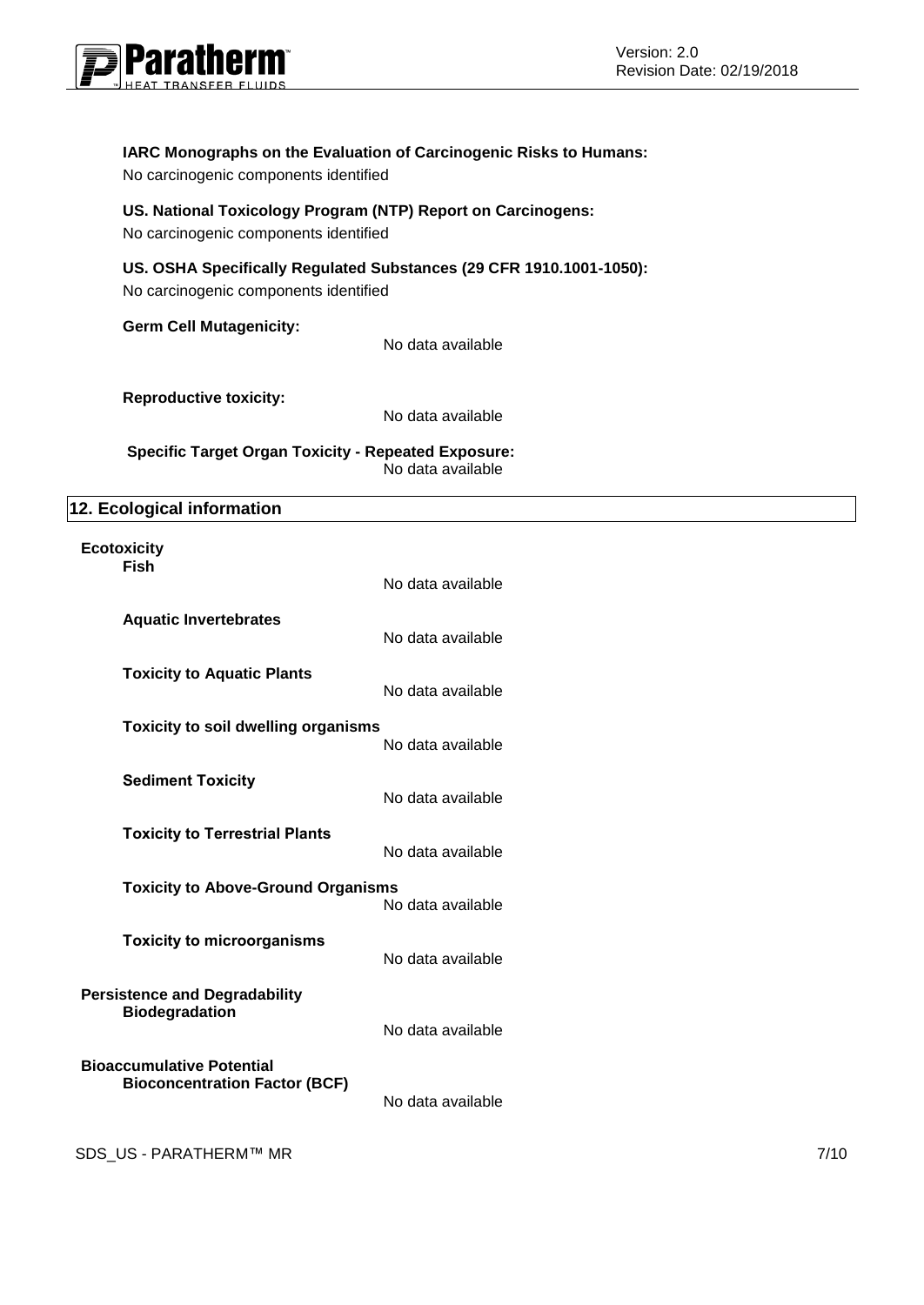

| <b>14. Transport information</b> |                                                                                                                                                                                                                                                                                                                                                    |
|----------------------------------|----------------------------------------------------------------------------------------------------------------------------------------------------------------------------------------------------------------------------------------------------------------------------------------------------------------------------------------------------|
| <b>Contaminated Packaging:</b>   | Container packaging may exhibit hazards.                                                                                                                                                                                                                                                                                                           |
| <b>Disposal instructions:</b>    | Treatment, storage, transportation, and disposal must be in accordance<br>with applicable Federal, State/Provincial, and Local regulations.<br>Dispose of packaging or containers in accordance with local, regional,<br>national and international regulations. Empty container contains product<br>residue which may exhibit hazards of product. |
| 13. Disposal considerations      |                                                                                                                                                                                                                                                                                                                                                    |
|                                  |                                                                                                                                                                                                                                                                                                                                                    |
| <b>Other Adverse Effects:</b>    | No data available.                                                                                                                                                                                                                                                                                                                                 |
|                                  | No data available                                                                                                                                                                                                                                                                                                                                  |
| <b>Mobility:</b>                 |                                                                                                                                                                                                                                                                                                                                                    |
| Hydrocarbon polymer              | Log Kow: 10.09 20 °C 68 °F                                                                                                                                                                                                                                                                                                                         |

#### **DOT**

Not regulated.

#### **IMDG**

Not regulated.

#### **IATA**

Not regulated.

#### **Transport in bulk according to Annex II of MARPOL and the IBC Code** None known.

The DOT shipping information in this section is based on a bulk container. Please review the accompanying shipping papers for the correct shipping descriptions based the size of the package. Shipping descriptions may vary based on mode of transport, quantities, temperature of the material, package size, and/or origin and destination. It is the responsibility of the transporting organization to follow all applicable laws, regulations and rules relating to the transportation of the material. During transportation, steps must be taken to prevent load shifting or materials falling, and all relating legal statutes should be obeyed. Review classification requirements before shipping materials at elevated temperatures.

# **15. Regulatory information**

#### **US Federal Regulations**

**TSCA Section 12(b) Export Notification (40 CFR 707, Subpt. D)** None present or none present in regulated quantities.

#### **CERCLA Hazardous Substance List (40 CFR 302.4)**

None present or none present in regulated quantities.

#### **Superfund Amendments and Reauthorization Act of 1986 (SARA)**

#### **SARA 311 Classifications**

Acute toxicity (any route or exposure) Aspiration Hazard

SDS\_US - PARATHERM™ MR 8/10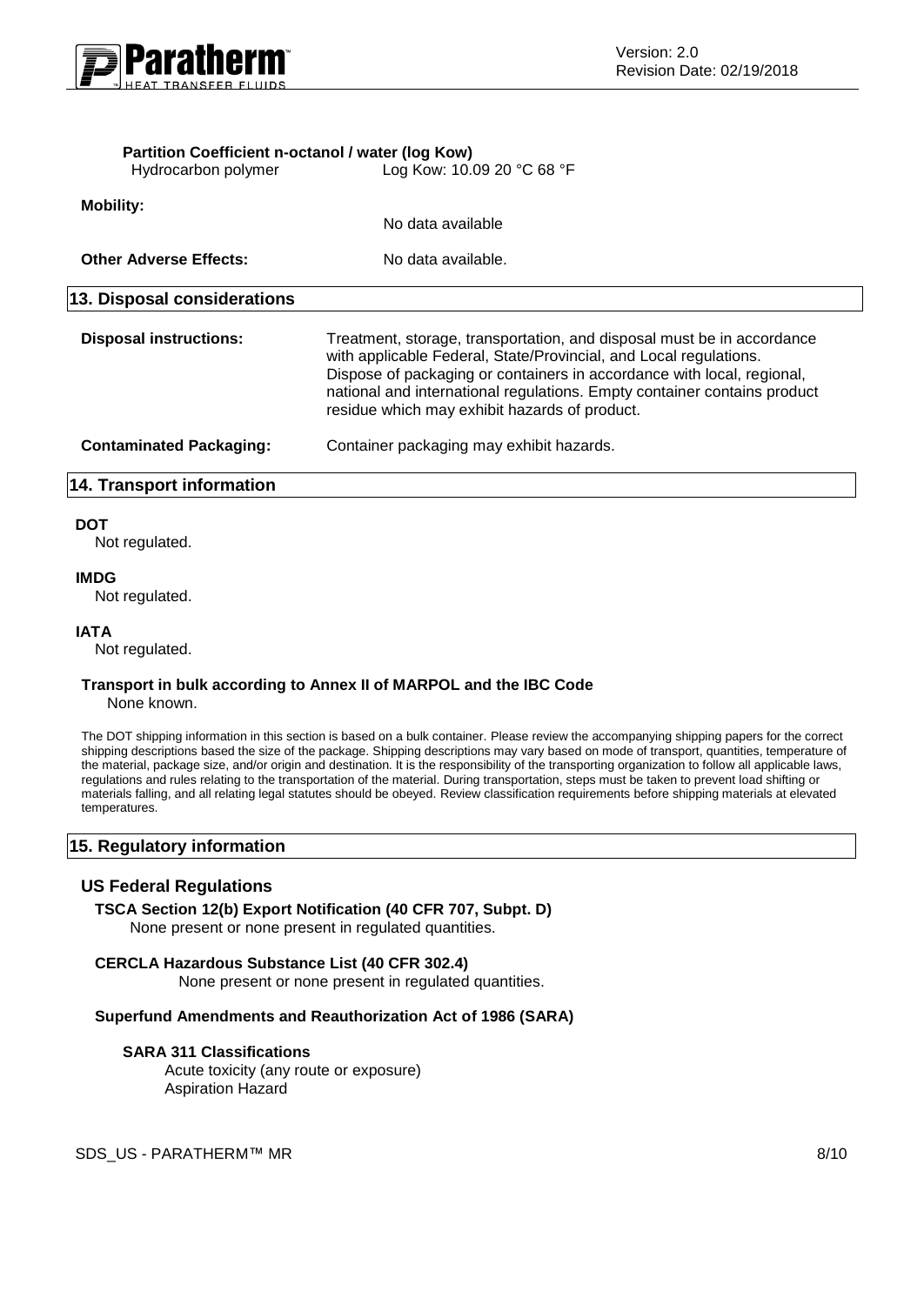

#### **SARA 302 Extremely Hazardous Substance**

None present or none present in regulated quantities.

#### **SARA 304 Emergency Release Notification**

None present or none present in regulated quantities.

#### **SARA 313 (TRI Reporting)**

None present or none present in regulated quantities.

# **US State Regulations**

#### **US. California Proposition 65**

No ingredient regulated by CA Prop 65 present.

## **Inventory Status**

Australia (AICS)

All components are in compliance with chemical notification requirements in Australia.

Canada (DSL/NDSL)

All substances contained in this product are in compliance with the Canadian Environmental Protection Act and are present on the Domestic Substances List (DSL) or are exempt.

#### China (IECSC)

All components of this product are listed on the Inventory of Existing Chemical Substances in China.

European Union (REACh)

To obtain information on the REACH compliance status of this product, please e-mail REACH@SDSInquiries.com.

Japan (ENCS)

All components are in compliance with the Chemical Substances Control Law of Japan.

#### Korea (ECL)

All components are in compliance in Korea.

#### New Zealand (NZIoC)

All components are in compliance with chemical notification requirements in New Zealand.

#### Philippines (PICCS)

All components are in compliance with the Philippines Toxic Substances and Hazardous and Nuclear Wastes Control Act of 1990 (R.A. 6969).

#### Switzerland (SWISS)

All components are in compliance with the Environmentally Hazardous Substances Ordinance in Switzerland.

#### Taiwan (TCSCA)

All components of this product are listed on the Taiwan inventory.

#### United States (TSCA)

All substances contained in this product are listed on the TSCA inventory or are exempt.

*The information that was used to confirm the compliance status of this product may deviate from the chemical information shown in Section 3.*